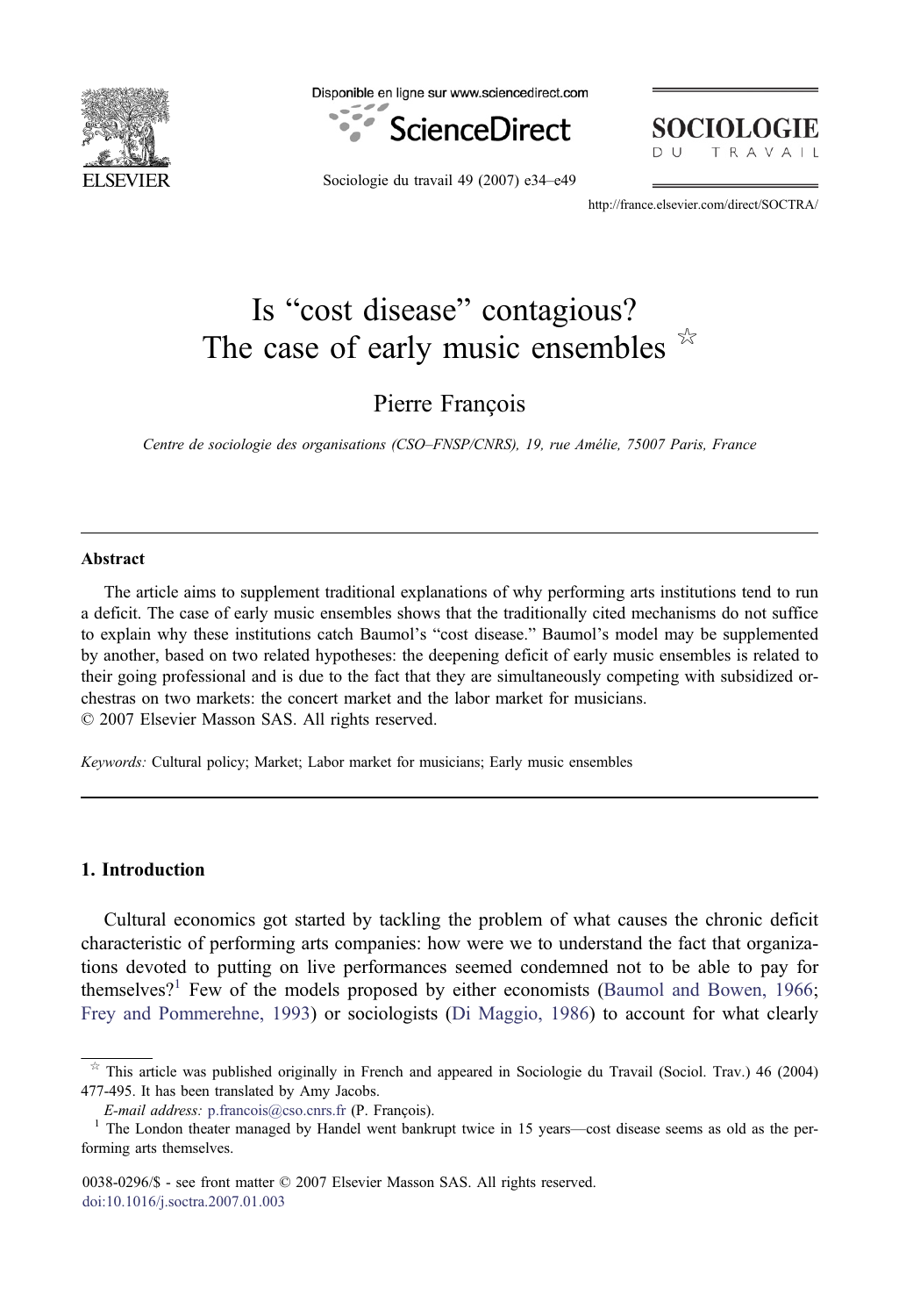seems an inevitability have been based on real development of a new art world, one that would have allowed the researchers to study in vivo the mechanisms by which performing arts institutions "catch" cost disease. The development of early music ensembles in France since the 1970s offers just such a case: a new art world developed in a relatively short time. Musicians worked to unearth a repertoire that in many cases had been forgotten for centuries, and to follow the rules for performing these works in effect at the time they were composed. These interpretive principles were practiced in France by ensembles of a sort to be found nowhere else in the world of serious music. The fact is that 25 years later, they too all have cost disease. The only way they have been able to develop despite their deficit has been to find patrons and subsidies; those that could not manage this have disappeared.<sup>2</sup> As shown in Table 1, none of the main early music ensembles is able to finance its activity; all need subsidizing of one kind or another to survive.

From the table it can readily be calculated that public subsidies account for an average of 32% of early music ensemble resources—one-third the proportion for traditional institutions while ensemble receipts represent on average 61% of their budgets, an extremely high proportion for performing arts institutions. Early music is therefore a particularly interesting case with which to take up once again the classic cultural economics question: How is it that performing arts institutions seem condemned to catch to cost disease? By reconstructing the usual ensemble trajectory, we can follow step by step how the deficit deepens.

The case of early music ensembles presents an additional advantage. Studies of the question generally proceed on the basis of an opposition between two modes for financing artistic activity, the public and market varieties ([Dupuis, 1990](#page-15-0)). The assumption is that the public authorities have been taking performing arts companies under their wing since time immemorial without ever requiring them to practice sound business management, whereas market-driven funding is understood as either a new paradigm that these organizations should comply with in order to be more effective, one that would enable them to cancel their deficits, or a constant danger that could cause them to disappear because they are not turning a profit. I propose to explain the origin of cultural institution deficits not by opposing market and public forms of regulation, but by showing that what forces young, developing performing arts companies to run a deficit is instead a combination of competition dynamics and public subsidies. In this respect, the world of early music is an extremely valuable example. As I have shown ([Fran](#page-15-0)[çois, 2004](#page-15-0)), early music ensembles have to engage continuously in market transactions to produce their performances. All early music ensemble activity, from the way the work is organized (hiring of single-contract rather than permanent-contract musicians) to performance scheduling (occasional collaboration with concert organizers) involves market relations. Yet

|                               | Public<br>subsidies<br>$(\%)$ | Sponsor-<br>ship/Patronage<br>$(\%)$ | Own receipts<br>$(\%)$ | Total<br>(millions)<br>of francs) |
|-------------------------------|-------------------------------|--------------------------------------|------------------------|-----------------------------------|
|                               |                               |                                      |                        |                                   |
|                               |                               |                                      |                        |                                   |
| Les Arts Florissants          | 18.2                          | 10.9                                 | 70.9                   | 27.5                              |
| Chapelle Royale               | 42.4                          | $\Omega$                             | 57.6                   | 16.5                              |
| Ensemble Baroque de Limoges   | 45.7                          | 0                                    | 54.3                   |                                   |
| Talens Lyriques               | 7.8                           | 21.9                                 | 70.3                   | 3.2                               |
| Seminario Musicale            | 20                            | 10                                   | 70                     | 1.85                              |
| Musiciens du Louvre, Grenoble | 38.9                          | $\Omega$                             | 61.1                   | 18                                |
| Concert Spirituel             | 50                            | 11.1                                 | 38.9                   | 4.5                               |

Table 1

Table constructed on the basis of indications from ensemble managers. Total budget is in millions of francs  $(1 \epsilon = 6.56$  francs).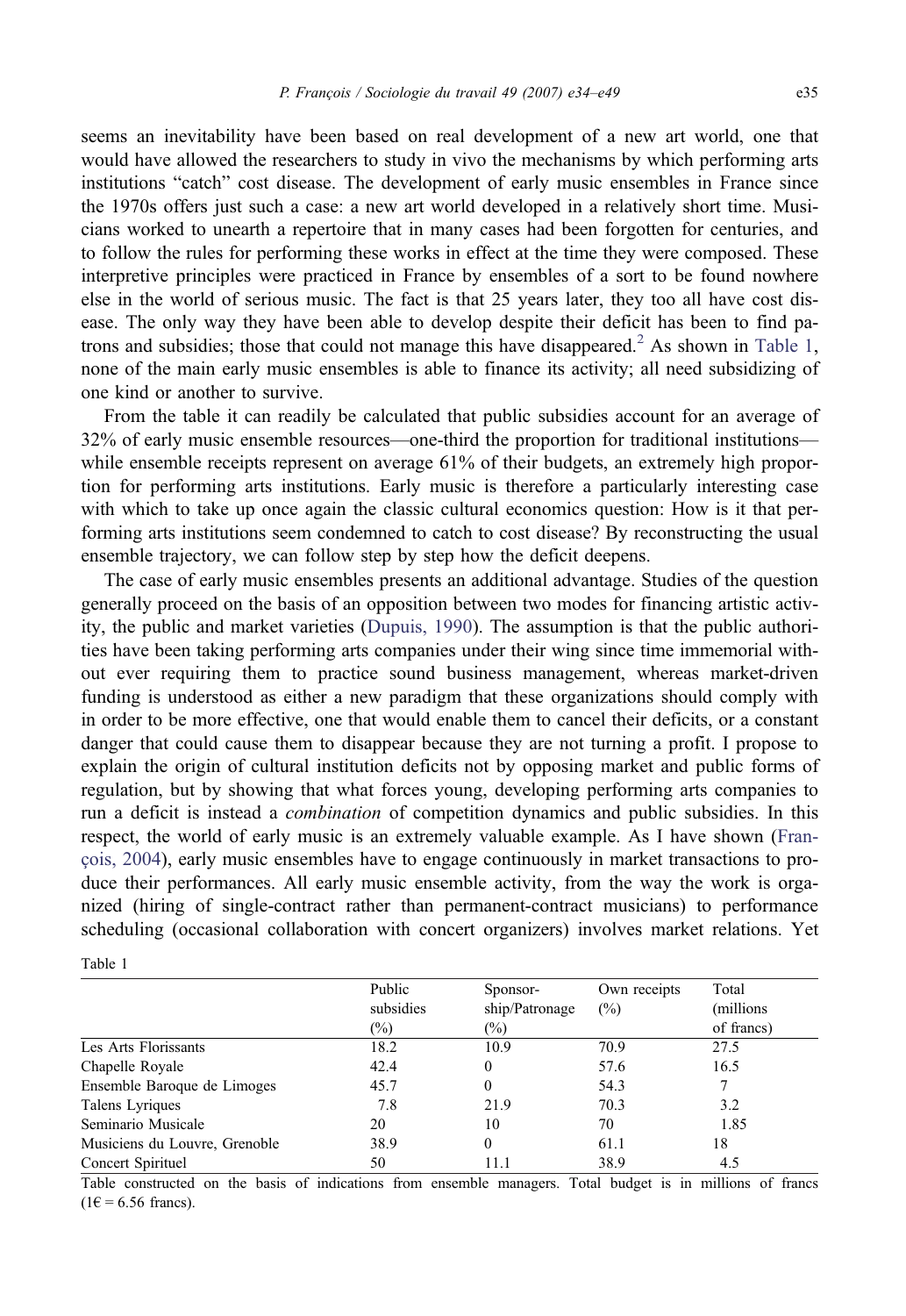despite the practical relevance of the market regulation mode, these ensembles are systematically in the red, surviving only thanks to support from public authorities. We therefore cannot determine either the origin of ensemble need or the impact of subsidies using the state-vs.-the-market opposition.

I first review briefly the major models that have been developed to explain the chronic deficit of performing arts institutions, assessing their relevance for the early music case and showing that they do not suffice to explain the deepening financial needs of these ensembles. This leads me to propose a new model to supplement Baumol's, while specifying the mechanisms by which cost disease is transmitted.

## 2. Return to Baumol*'*s law

[Baumol and Bowen \(1966\)](#page-15-0) were the first to try to explain the cost disease that seems to hit all performing arts institutions. Their model applies to the long-term and was designed to work at the macroeconomic level. They distinguish between two economic sectors, one characterized by increasing productivity (A), the other by a constant productivity level (B). Wage levels in the two sectors evolve similarly: sector B indexes its wage patterns on sector A's, which means that sector B's/N's payroll costs increase while its productivity does not. Sector B thus falls further and further into the red.

Because Baumol's model shows that the deficit is due not to bad management but the inevitability of divergent sectoral growth, it was soon seized on by art world actors as a kind of heaven-sent justification of their situation.<sup>3</sup> Early music actors were no exception, as shown in the following comments from this theater director:

It is Baumol's law. A watchmaker needed 2 months to make a watch, whereas Molière needed eight actors to do a play. Now you still need eight actors to do the play, but Swatch will make you the watch in 30 s. It is not inflationist logic per se. Costs go up, but the receipts do not increase proportionally. "That's what state aid is there for" (interview, June 16, 1999).

We have to be somewhat wary of hasty invocations of Baumol's law used to explain, and thereby justify, the tendency of early music institutions to run a deficit. This model does not explain why those institutions' deficits increase. The mechanisms identified by Baumol and Bowen to explain transmission of cost disease are operative only in the long-term, not in the short or medium term. The fact that an archaic sector indexes its wages on those in advancing sectors is not likely to bring about a major gap in the short-term. It is only in the long-term, after several decades, that the gap becomes such that deficits come to threaten archaic institutions' very existence.

All attempts to verify Baumol's model consider long-term situations, beginning with the one done by Baumol and Bowen themselves. These authors analyzed payroll cost evolution (in Broadway theaters and symphonic orchestras, for example) over a 35-year-period and con-

<sup>&</sup>lt;sup>2</sup> In this article I start with the principle that deficit corresponds to the level of non-market receipts. This raises the question of whether subsidies create the deficit or follow it. In any case, an ensemble with a deficit that can not manage to find subsidies is doomed either to disappear or go into deep freeze.<br><sup>3</sup> Cleverly, cruelly, and very carefully, Jorge Palma has noted the many instances of discrepancy between econo-

mists' discourse and how it is appropriated by actors in the French art world to justify their situation [\(Palma, 1990](#page-15-0)).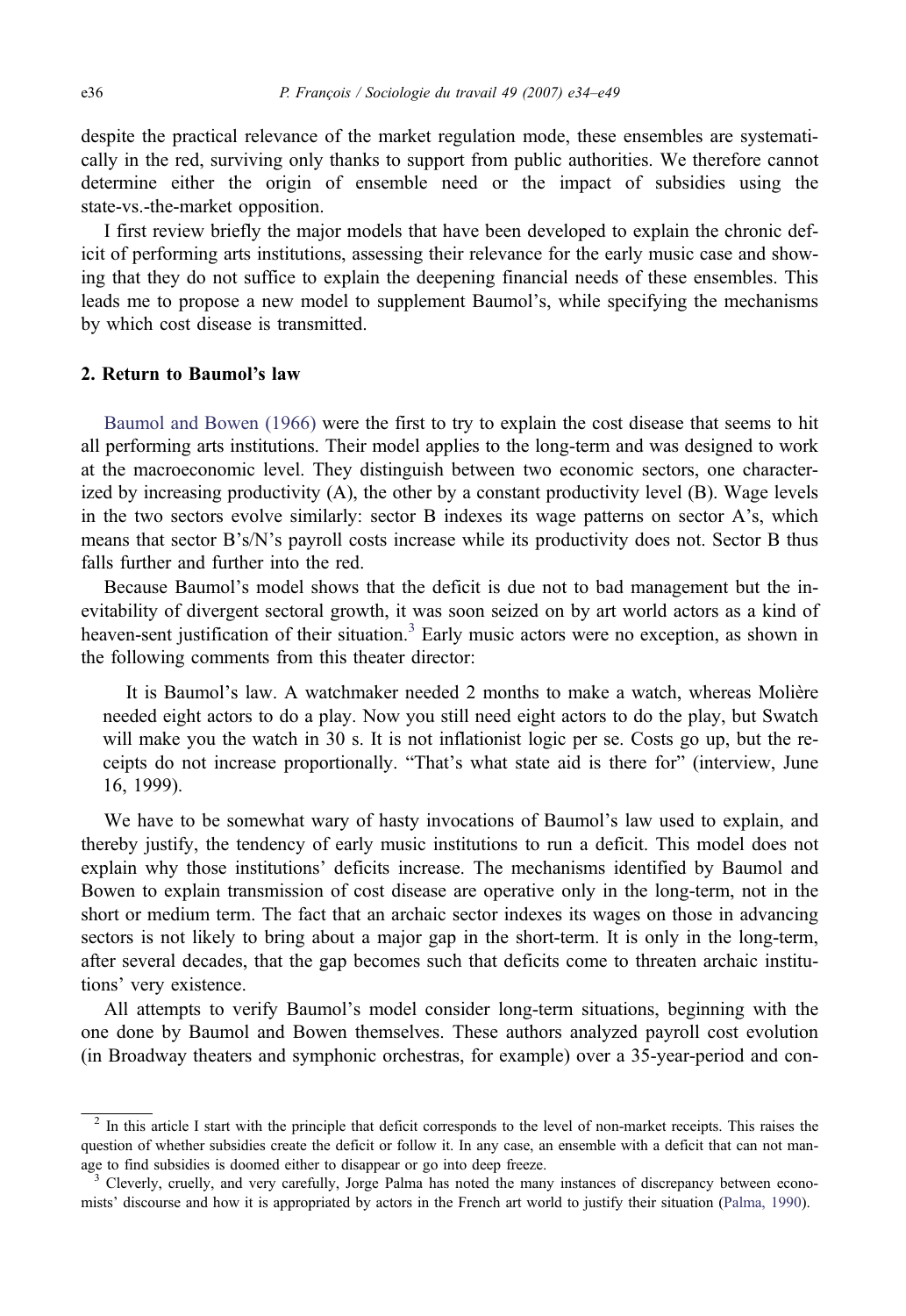cert cost (New York and Cincinnati orchestras) over a 120-year period.<sup>4</sup> Dominique Leroy's verification for the French case ([Leroy, 1980\)](#page-15-0) covers the period from 1860 to the 1970s. It would thus seem that Marianne Felton's conclusion in her ([Felton, 1990](#page-15-0)) study of the Louisville, Kentucky orchestra is generalizable: Baumol's law is validated only if we reason in the long-term. In the case of many early music ensembles, the deficit sets in much earlier. They catch cost disease after only a few years in existence, sometimes only a few months—the productivity differential does not have time to widen before they fall "ill." To account for early music ensemble deficits, then, we have to leave aside Baumol and Bowen's model, at least temporarily, and look for other mechanisms that could explain the ensembles' situation.

# 3. Deliberately running a deficit?

The above-mentioned limitations of Baumol and Bowen's model are not specific to early music. Studies done in the 1970s and 1980s from a free-market perspective showed that the supposed "deficit inevitability" that performing arts companies succumbed to was perhaps not as inevitable as the two American economists had claimed. These studies were inspired by economic analysis of bureaucracy [\(Buchanan, 1968;](#page-15-0) [Tullock, 1978\)](#page-15-0), and they refocused the problem in two ways, considering it a matter of micro rather than macroeconomics, and understanding deficit not as an unavoidable effect of divergent economic dynamics but the result of a deliberate strategy. These studies began with the hypothesis that there was little oversight of cultural enterprise managers. The consumer arrived on the scene only after production and he only paid part of the cost of the service received; he therefore had less of a say than if he were paying the whole price. And the state subsidizing institution, which intervened before production, could not efficiently oversee the cultural enterprise because such enterprises have a monopoly over information about their costs, and their products are prototypical, meaning that production functions are difficult to determine. The weakening of oversight and control both upstream and downstream of production meant that managers had near-complete budget discretion. Budget funds could be used to three ends: increasing production (increased quantity strategy), improving program quality (increased quality strategy) or spending more liberally on the different factors of production (additional costs strategy).<sup>5</sup>

Part of the deficit of institutions specialized in early music is indeed due to the strategies followed by their managers. Three types of practices may be likened to the "deliberate strategies" described in these models. The first involves the fact that when early music ensembles start out, they are made up of amateurs. They can be said to have professionalized themselves in that the actors' skills did not necessarily exist at the outset but were constructed as the early music movement developed. The managers of these ensembles invented their job; at the outset, their activity was not really comparable to any other in the music world at the time. Learning by doing was no smooth process; the history of early music ensembles is marked with managing errors that may have threatened an ensemble's survival and in any case put the company into the red. During its first years of existence, Les Arts Florissants had several managers whose skill was not up to the company's ambitions, as a former manager recounts:

<sup>&</sup>lt;sup>4</sup> See [Baumol and Bowen \(1966\),](#page-15-0) pp. 190 and 218.<br><sup>5</sup> For further discussion of these various scenarios and applications of them, see [Grampp \(1989\)](#page-15-0); [Dupuis \(1983\);](#page-15-0) [Frey and Pommerehne \(1993\)](#page-15-0).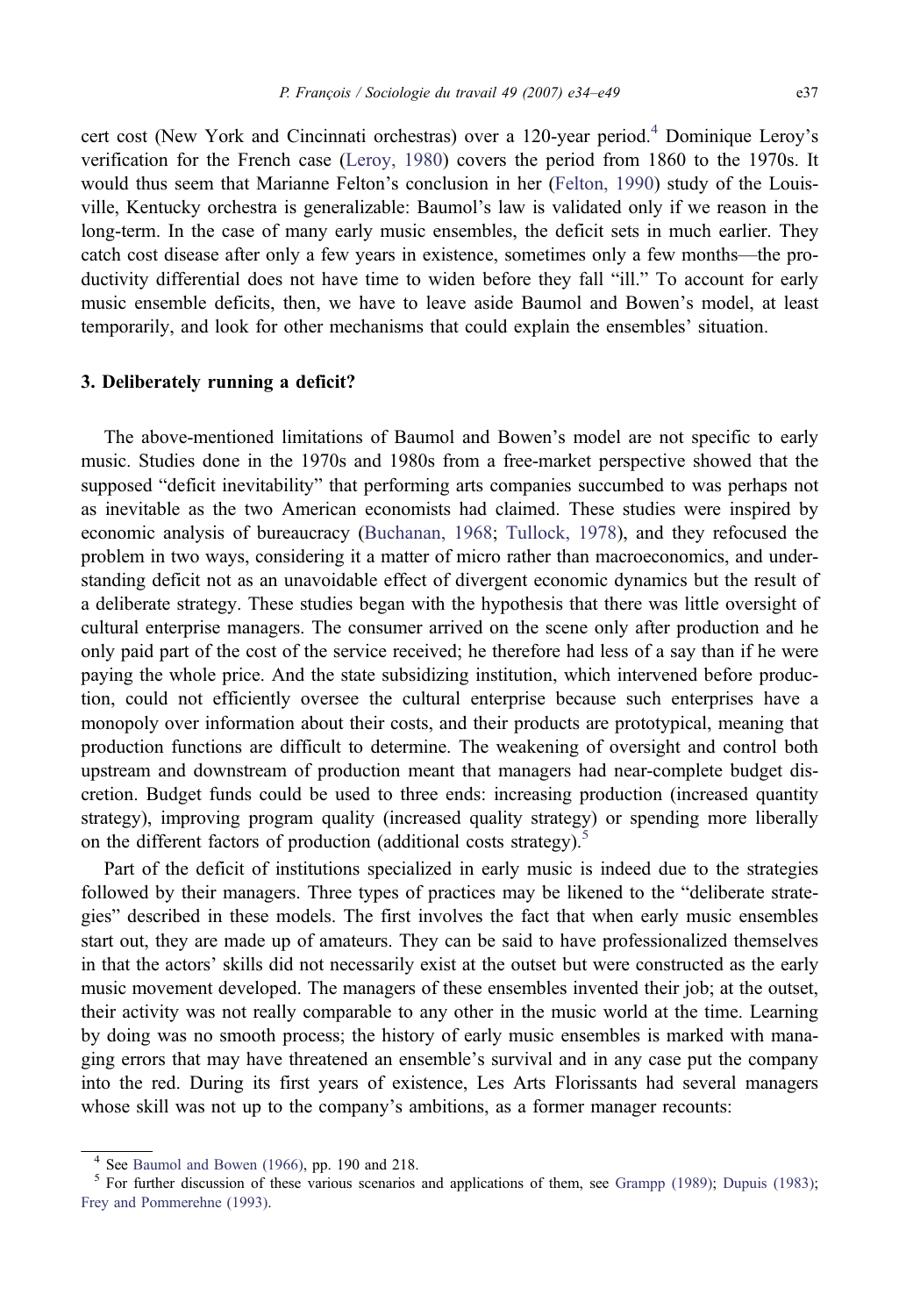The blunders were small at first, but they ended up making big ones. They were in the red for Charpentier's Médée—for the CD in particular. They never recouped their outlay, and they still had to pay the costs. Later, the deficit produced its own deficit: we had to pay the artists and suppliers, so we were not paying the social insurance contributions, and there were penalties, etc. That was under A's management—though she was not entirely responsible for it and they started pushing her toward the door during her second pregnancy. Then Christie put up the person who was his personal secretary at the time. B.B. had lots of fine qualities but he had never learned this business. He made serious mistakes: drew up a balanced budget but left out the VAT. He stuck to his budget, so in the end he was obviously losing money. He was a really good person, but he just did not know. From the moment he got there, things got exponentially worse. He was in charge until late 1985; they called me in to the rescue in late 1986. My first job was to estimate the deficit—no one had any idea what it amounted to. When I got there on September 1, 1986, they had not even done the accounts for 1985 (interview, June 15, 1999).

While deepening deficit may result from amateurism, it can also result from a deliberate strategy on the part of ensembles hoping for financial support from public authorities who for their part are not eager to help institutions that seem to be managing to survive on their own resources but are willing to intervene to prevent them from disappearing altogether. This strategy amounts to keeping the ensemble's financial situation unbalanced enough to make intervention either desirable or necessary, without leaving oneself open to overt criticism for bad management. Attaining such a "balance" is a delicate, risky undertaking, as a manager explains:

The idea was to juggle it all so that at the end of the year we could present a balanced budget, or just a slight deficit, to the administrative board—which included musical director representatives—so that they would increase our subsidies for the following year. Without going so far as to drive trucks around to use up the gas, which is what they are rumored to do in the army, we wanted to be able to say, "That's how it is, and we had like 100 or 200 thousand francs more next year to run the ensemble" (interview, June 25, 1999).

This outright "deficit strategy" is not just a wild gamble. Early music ensembles are an integral part of the music world in France and represent some of the finest successes the music world at large has known in the last 20 years. If the Musiciens du Louvre or Les Arts Florissants were to disappear, this would cause a great stir in the music world. Public authorities or patrons can decide to intervene to avoid negative publicity.

In more systematic terms, we can say that it would be hard for institutions specialized in early music to proceed as if they were not betting on getting financial resources that in fact they are not sure to obtain. Like all music institutions, early music ensembles set up their schedules several years in advance. They often have to invest to get their programs realized, reducing program sale price and taking on part of the deficit directly themselves. In doing so they are acting in anticipation of the funding that state and local authorities will allot them. In most cases, however, and particularly where the state is concerned, these sums are redetermined each year, and the ensembles are not told the amount they will receive until the last quarter. They are thus faced with a delicate choice: they can either cease their activities while waiting for state subsidies, or act in anticipation of renewed or increased subsidies and thereby put themselves into an extremely precarious situation. Clearly, the deficit strategy reflects more than a willingness to gamble on the part of ensemble managers; it pertains to the disconnection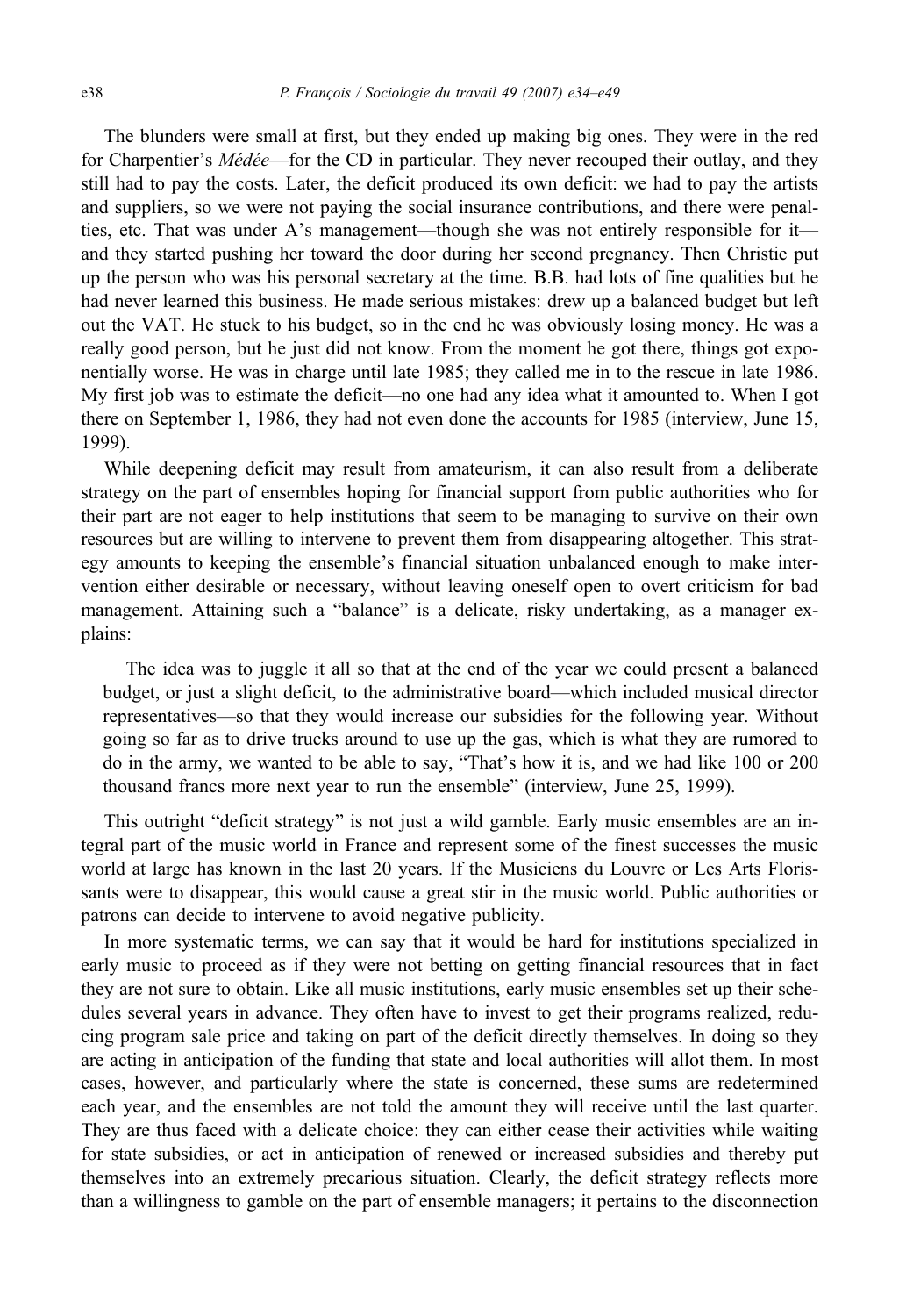between ensemble receipts and ensemble expenses. The subsidy allocation schedule and the cash investment required are such that they are likely to create a high deficit in the longterm.

Amateurism, gamble-taking behavior, temporal disconnection between receipts and expenses—and management strategies, another possible cause of deficits. However, none of this explains what makes the deficit dynamic *necessary*. Clearly in each of the cases just described ensembles made a deliberate choice, but such strategies are risky: the public authorities may very well decide not to cancel the ensemble's deficit, judging it to be due to poor management. This means that at least some managers probably will not adopt such a strategy, particularly if their ensembles do not have the kind of renown that might ensure success. And yet the histories of the different ensembles clearly show that the shift from amateur to professional status *always* goes with an increase in funding needs and that ensemble growth *never* goes with a balanced budget. Once again, how are we to understand this inevitability? What mechanisms cause these ensembles to catch cost disease?

### 4. The professionalization model

#### 4.1. The argument

I will try to demonstrate that these mechanisms are related to two characteristics of early music ensembles: first, they have to be competitive on two markets simultaneously; second, they are engaged in a process of professionalization. These characteristics explain why they are inevitably in the red. It should be recalled what it is involved in preparing early music concerts. An ensemble decides to put on a particular program; it assembles the musicians and has them rehearse; it finds engagements with publicists and bills the publicists part of production costs, namely, concert cost (musicians' fees, etc.), rehearsal cost, musicians' expenses, and structural costs. Overhead costs are usually paid for with revenues other than concert sales, but concerts usually have to pay for themselves.

Early music ensembles use the services of freelance musicians hired by single program contract and must therefore offer wages likely to attract and keep them. Here they are of course in competition with each other—an ensemble cannot hope to obtain the services of the best musicians if it offers half of the fee other ensembles are offering. But they are also in competition with the other employers of the music world. Before the late 1970s, very few musicians played early instruments and even fewer made a living at it. For most, early music was a hobby or passion; in no case was it the musicians' main source of income. This situation gradually changed over the 1980s. Top quality musicians came to be attracted by this labor market, which offered many opportunities. But ensembles can only attract these musicians if they pay them a fee not far below that proposed by traditional structures. Fees for musicians specialized in early music are not downwardly elastic/show a low degree of downward elasticity.

Early music ensembles could perhaps stay in the black if the only constraint was integration into the musician market. Their difficulties arise from the fact that they are simultaneously caught up in another market, the concert market. Here they are once again in competition with traditional structures, which are subsidized heavily enough not to have to charge concert organizers cost price; they thus pass on only a small part of cost to organizers. At first the early music world was made up of amateurs: ensembles had low or nonexistent fixed expenses and their musicians were paid only modest fees; they could offer highly competitive prices for their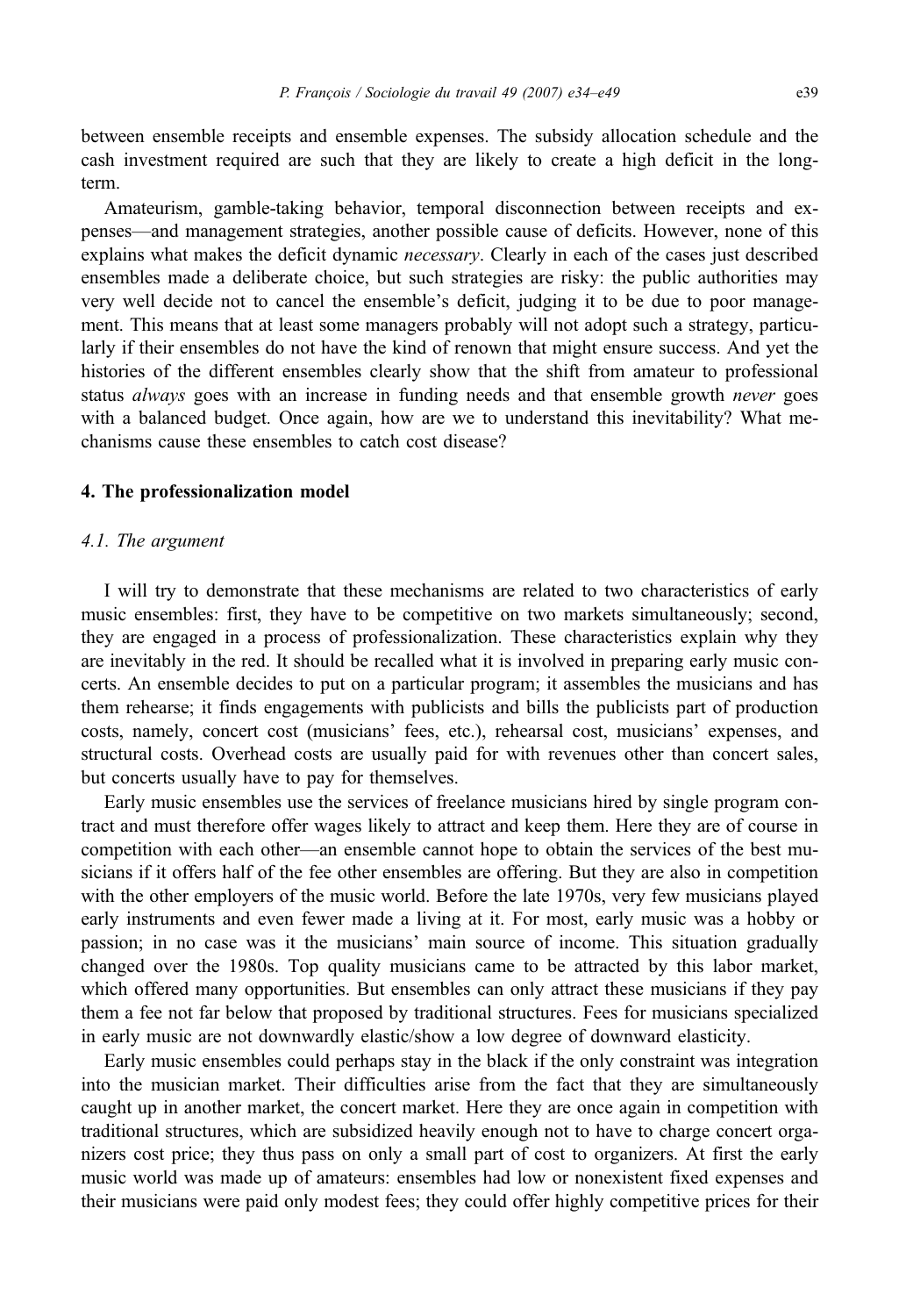productions. But when their personnel turned professional and their costs began to rise, they got caught up in a competition game that makes it impossible for them to bargain on the basis of internal budget constraints.

Because they are necessarily implicated in both musician and concert markets, early music ensembles have only one variable they can adjust: their deficit. They cannot offer concert prices that would keep them competitive by substantially lowering musician fee level; if they did, they would not be able to hire the best instrumentalists. Nor can they obtain high enough prices from organizers to be able to balance their budgets; if they charged high prices, their only possible customers would be a few heavily endowed instititutions—which would have to want to hire them. The professionalization dynamic allowed early music ensembles to penetrate the market without being subsidized, but in order to stay there they have to be able to compete at least minimally with heavily subsidized conventional structures. In sum, their survival depends on their accepting—and managing—a deficit. Clearly the mechanisms by which cost disease is transmitted are not those identified by Baumol and Bowen. What explains the fact that cost disease—which traditional musical institutions are already "infected" with—gets transmitted to early music ensembles are the market mechanism and the competition game.

# 4.2. The model

The above argument can be substantiated by means of a simple mathematical formalization and examples from my survey of early music ensembles. The model should allow first of all to stylize actor behavior on the different markets, which in turn will allow for specifying which variables they can act on as well as the mechanisms that work to deepen the deficit. In other words, the model should allow for clarifying the reasoning and transposing it to other performing arts sectors. But the point of the model is also to facilitate dialogue with economists. The problematics of sociologists and economists working on the performing arts partially overlap. Economists are willing to do empirical study and test their models on historical data, and sociologists have come to recognize their own concerns in the inquiries initially formulated by economists. However, this common ground is worked unequally: economists model actors' behavior, but sociologists make little attempt to translate their field results formally. It is not my intention to enter into the epistemological debates on the use of formal models in economics and sociology.<sup>6</sup> My point is simply that the schemata I have just described are easily formalizable, and providing a formalized version of the argument improves conditions for interdisciplinary dialogue. My procedure remains sociological in that it is based not on a deductive approach that models behaviors on the basis of a predetermined set of hypotheses, like economists do, but rather an inductive practice of stylizing empirically observed behavior.<sup>7</sup>

To simplify the reasoning, I hypothesize that the costs of managing early music ensembles are covered by subsidies from public authorities and patrons but that those subsidies do not cover artistic expenses. I calculate for one concert only; total deficit over 1 year would be reached by calculating the sum of deficits for all concerts given in that year.

<sup>&</sup>lt;sup>6</sup> On these points see, among others, [Hirsch et al. \(1987\);](#page-15-0) [Grenier et al. \(2001\).](#page-15-0) <sup>7</sup> On inductive and deductive uses of modeling see [Chiappori \(2001\);](#page-15-0) [Hirsch et al. \(1987\).](#page-15-0)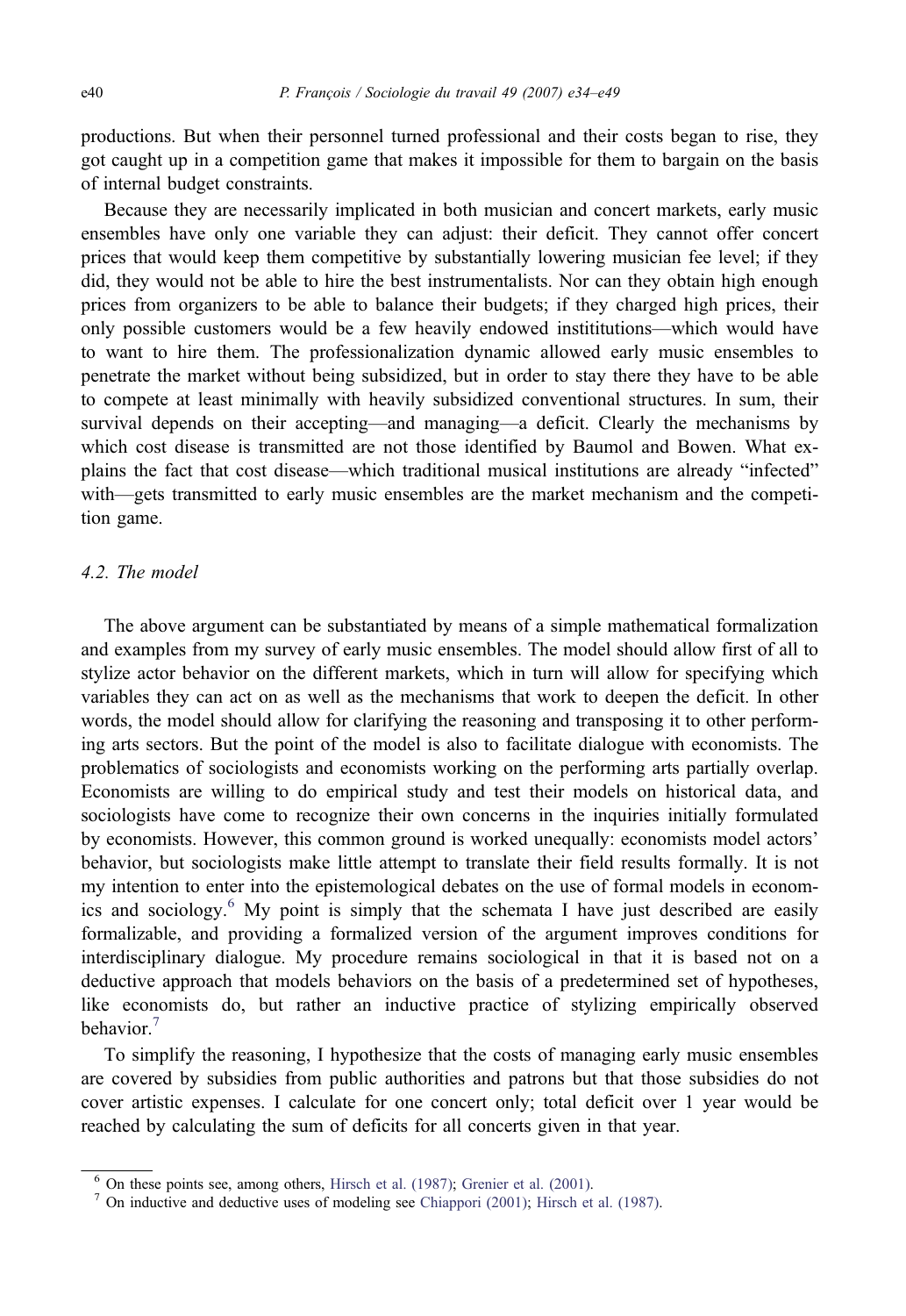### 4.2.1. Defining early music ensemble deficits

An ensemble has two resources for financing a concert: concert selling price and the deficit itself. This can be written

$$
C_1 = P_1 + D_1 \tag{1}
$$

where

 $C_1$  = concert cost,

 $P_1$  = concert sale price,

 $D_1$  = deficit created by concert.

Concert cost may be brought down to payroll cost, since musicians provide the instruments and are solely responsible for instrument purchase and upkeep. Payroll cost is broken down into concert cost strictly speaking, i.e. sum of fees paid individually to musicians for their concert performance, and share of rehearsal cost to be absorbed by sale of the concert to organizers.<sup>8</sup> The musicians hired to perform the program are brought together for a few days of paid rehearsal; in general the fee for a day's rehearsal is equal to the fee for one concert. General rehearsal cost is then spread out among the different programmers that buy the concert (concert halls, music festivals). If the ensemble only sells its concert to two programmers, rehearsal cost will be divided up between them; if it manages to set up a 10-concert tour, rehearsal cost is spread among the 10 programmers. This may be written

$$
C_1 = L_1 W_1 + a_1 L_1 W_1
$$
  
\n
$$
C_1 = L_1 W_1 (1 + a_1)
$$
\n(2)

where

 $L_1$  = number of musicians,

 $W_1$  = pay for each unit of work for a concert, i.e., fee,

 $a_1 = r_1/c_1$ ,

 $r_1$  = number of rehearsal fees,  $c_1$  = number of concerts in the tour.

Eq. (1) may therefore be rewritten

$$
P_1 + D_1 = L_1 W_1 (1 + a_1)
$$

from which it follows that

$$
P_1 = L_1 W_1 (1 + a_1) - D_1 \tag{3}
$$

Early music ensembles will therefore try to sell their productions on the concert market at price  $P_1$ . On this market they are in competition with other early music ensembles, which are not very highly subsidized either, and with traditional orchestras made up of permanentcontract musicians. In other words, the level of subsidies these orchestras receive allows them to finance their management needs and a substantial part of their artistic expenses. Here we will estimate that subsidies cover  $\beta$  of traditional orchestra's artistic expenses. Concert sale price, then, has to cover  $1 - \beta$ , that is α, of payroll cost for the concert.

<sup>&</sup>lt;sup>8</sup> Musicians' expenses have not been included here. They vary roughly proportionally to fees, meaning this analysis would not be fundamentally changed if they were taken into account.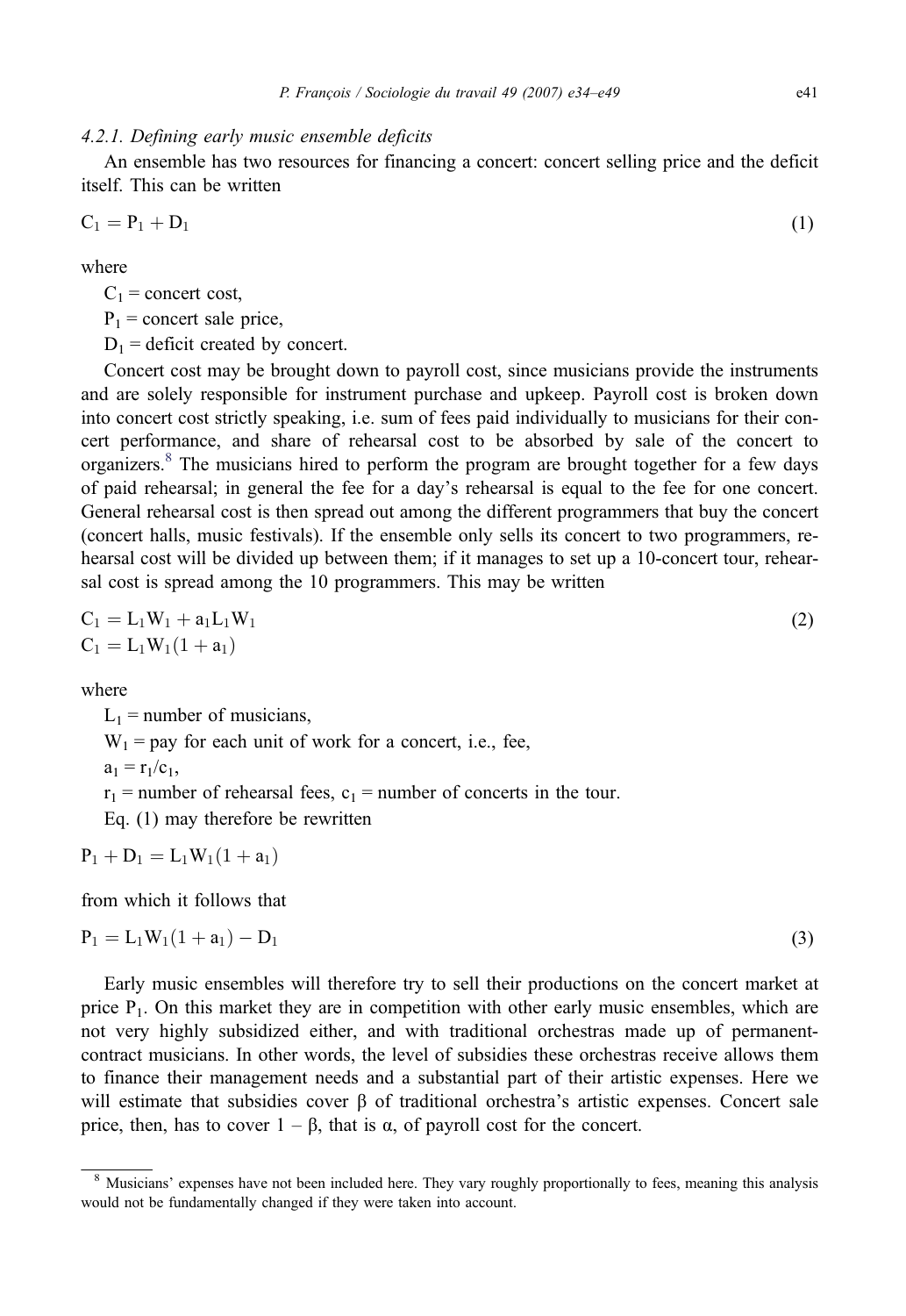What is payroll cost for a traditional orchestra concert? As mentioned, these orchestras employ a permanent staff of musicians who are paid in exchange for a certain number of hours per month (or a certain number of 3-hour "services," depending on the institution). To simplify, we can say that  $W_2$  is wages paid to a musician for 3 hours' work in a traditional orchestra, what we will call these orchestras' "fee equivalent."

This means that

$$
P_2 = \alpha L_2 W_2 (1 + a_2) \tag{4}
$$

where

 $\alpha = 1 - \beta$ ,

 $β =$  subsidy level for a traditional orchestra,

 $P_2$  = traditional orchestra concert price,

 $L_2$  = number of orchestra musicians,

 $W_2$  = amount paid for a service or "fee equivalent",

 $a_2 = r_2/c_2$ ,

 $r_2$  = number of rehearsals,  $c_2$  = number of concerts.

The hypothesis is that early music ensembles have to compete on two markets: the concert and labor markets. This hypothesis has two implications:

• On the labor market, wage level for early music musicians has to be equal to that for traditional musicians. In other words:

$$
W_1 = W_2 = W \tag{5}
$$

• On the concert market, early music concert prices have to be close to those for traditional ensembles. In other words:

$$
P_1 = P_2 = P \tag{6}
$$

These two hypotheses enable us to determine the deficit level for early music ensembles. From Eq. (6) (condition for a balanced budget on the concert market), it follows that

 $L_1W_1(1 + a_1) - D_1 = \alpha L_2W_2(1 + a_2)$ 

or

$$
D_1 = L_1 W_1 (1 + a_1) - \alpha L_2 W_2 (1 + a_2)
$$

Given Eq. (5) (condition for a balanced budget on the labor market), it follows that

$$
D_1 = W[L_1(1 + a_1) - \alpha L_2(1 + a_2)] \tag{7}
$$

These are the conditions under which an early music ensemble can balance its budgets. We can now examine the nature of competition on the two markets.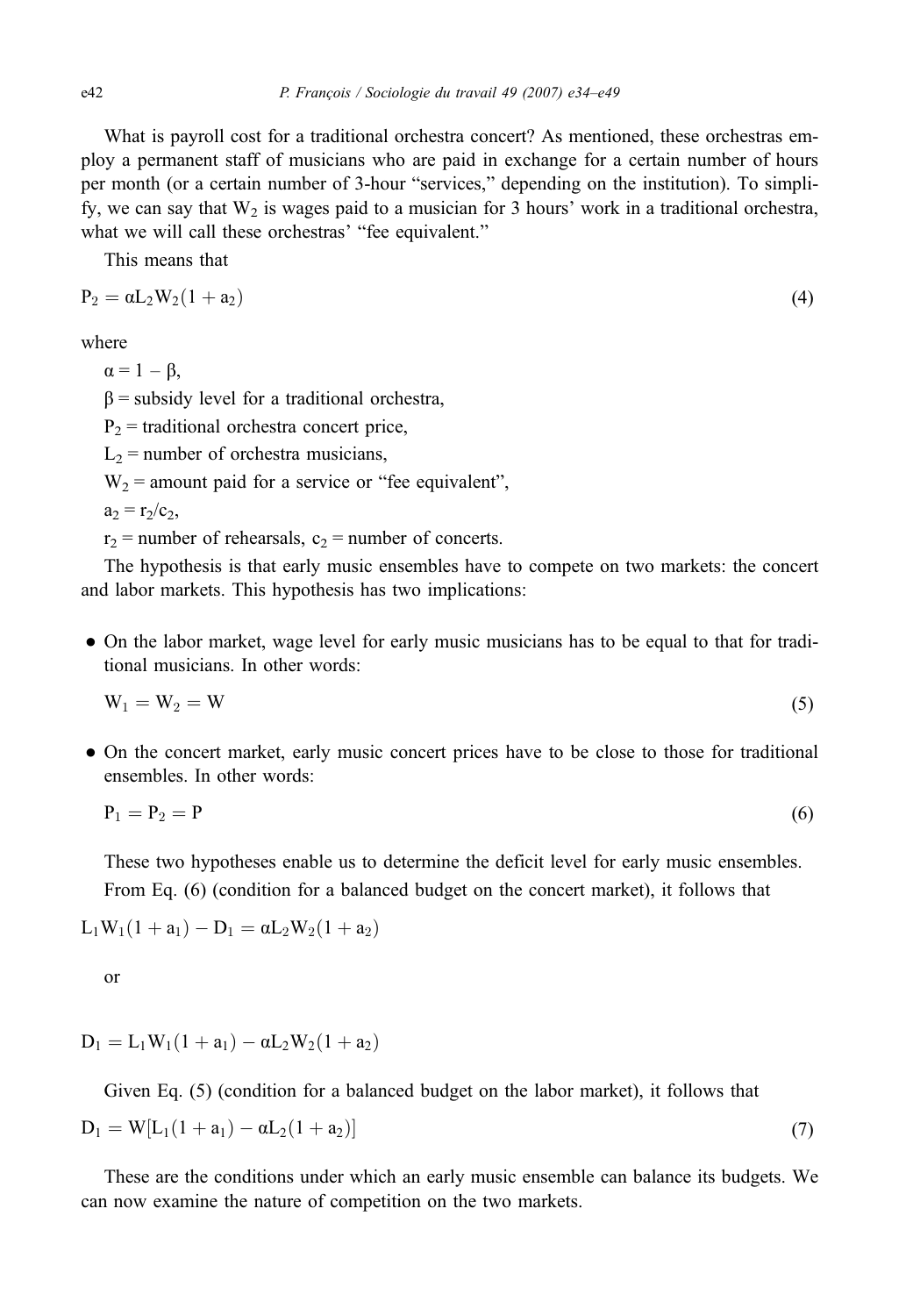## 4.2.2. Competition on the market for musicians

Early music ensembles could eliminate their deficit if they paid nothing to the musicians they work with; this can readily be checked using Eq. (7). Indeed, this is what amateur status means: when ensembles first come into existence, concerts are irregular, musicians are not paid systematically, management is on a volunteer basis or handled by the musical director as a violist playing in Paris cafés in the late 1970s explains:

We played in a really nice place called the Vieille Grille, a café in the fifth arrondissement. Every Monday evening they gave little concerts. People consumed and we played. The people who came were pretty much early music fanatics. In fact the boss had teamed up with an instrument-maker. We did not know anything about that. We were doing what we wanted to be doing and having a good time. It was not always great quality, of course (interview, June 1, 1999).

As the movement became more successful, the musicians became more demanding; they began devoting all their time to early music, and asking for higher pay. Professional musicians, attracted by the work possibilities that these ensembles represented for them, started playing early instruments and making wage demands that were no longer those of the movement pioneers.

In this respect, the newcomers' situation substantially changed as the movement became professionalized. An ensemble created in the early 1980s had few competitors; working conditions for musicians specialized in early music had not yet stabilized; and it was still possible to get musicians playing in the main baroque ensembles to collaborate occasionally for free with another one. In the late 1990s, however, a new ensemble could only hope to penetrate what had now become a highly competitive market if the productions it had to offer were of excellent musical quality. Consequently, musicians wishing to develop their ensemble's activity had to hire professional musicians, less ready to sacrifice their fee than in the days when everyone was an amateur. Fairly quickly the new ensembles had to offer musicians' wages comparable to those offered by better-known ensembles and traditional orchestras.

Clearly the mechanisms for transmitting cost disease identified here are different from those discussed by Baumol and Bowen. The mechanism is indeed one of indexation, but it does not come into play for archaic vs. progressive economic sectors but between two segments of a single labor market. What is decisive here is competition between a subsidized segment and a non-subsidized one. Still, if this were the only competition ground, the ensembles could compensate for the wage increase by increasing their intake, i.e. selling their concerts for more. The problem is that they also have to be competitive on the concert market.

### 4.2.3. Competition on the concert market

In what way does the imperative of competing on the concert market imply new constraints for early music ensembles? To specify those constraints, we need to distinguish between sedentary and touring traditional orchestras.

4.2.3.1. Traditional orchestra on tour. When a traditional orchestra is on tour, the number of same-program concerts is the same as for an early music ensemble: both types of musical ensembles rehearse 3 days, then start on a 12-concert tour. Rehearsal cost is thus spread out over the same number of concerts.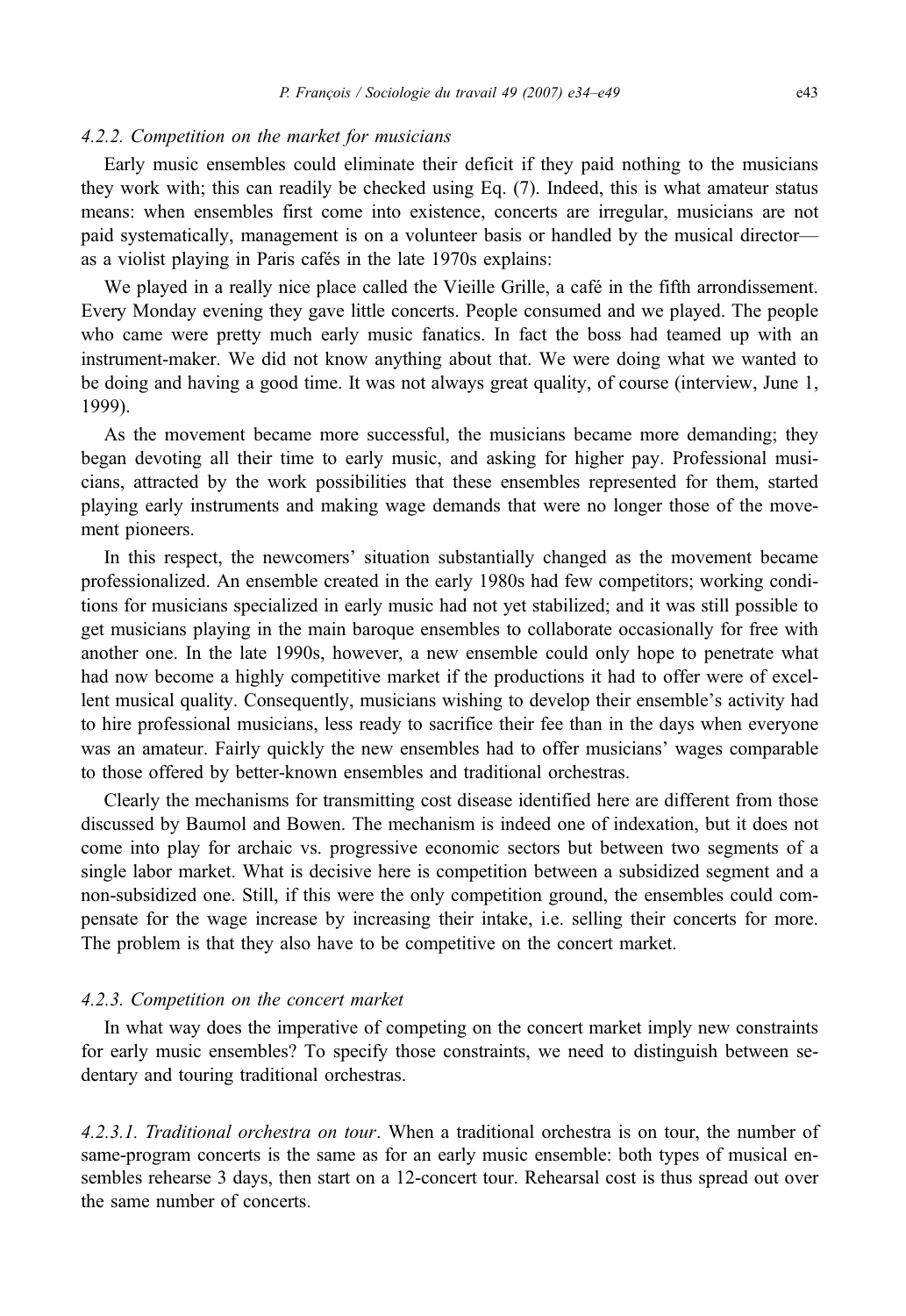In other words

 $a_1 = a_2$ 

We know that  $D_1 = 0$  if

 $L_1(1 + a_1) = \alpha L_2(1 + a_2)$  (8)

Therefore,  $D_1 = 0$  if:

 $L_1 = \alpha L_2$ 

In order for the early music ensemble to have 0 deficit when competing with a traditional orchestra on tour, it has to be able to sell a much smaller production than a traditional orchestra program. The subsidy level for traditional orchestras is around 80% in continental Europe and the United States, so  $\alpha = 20\%$ .<sup>9</sup> In order for an early music ensemble to organize a concert without running a deficit, the number of its musicians can amount to no more than 20% of the number of traditional orchestra musicians. In other words, if the concert organizers agree to buy a 10-musician early music concert for the same price as a symphonic concert, then the early music concert can stay out of the red. This situation does occasionally occur; the reputation of some ensembles is such that they manage to sell very expensive productions at cost price.<sup>10</sup> They may also be the only ones to offer a certain type of repertoire, and organizers may be willing to pay more given this monopoly.

Usually, however, organizers refuse to swap a symphonic concert for a chamber music concert, so ensembles have to be willing to increase their deficit to sell their productions. An adminstrator speaks in these terms of the difficulty he had selling Les Arts Florissants productions at cost in the United States. To further develop its activity, the ensemble had to be willing to lose money on tour:

When we decided to attack the United States, we decided we would do it every year, not regardless of price, but with a controlled deficit determined in advance. I was convinced we would have to subsidize our first American tours—and I do not think it went off so badly. I did not see how we could come out even. I knew the cost of the concerts, the necessary expenses, the travel expenses. I did not see how we could sell the concerts for that price, for utterly esoteric repertoires. You go see an American programmer—even if you do it through your agent, who is not exactly up on everything himself—you go see him with a program of music by Joseph Pignolet de Montéclair—just imagine the looks you get. William Christie was unknown in the US at the time, and you could not say the singers were stars (Interview, July 6, 1999).

Moreover, the more successful ensembles become, the bigger the productions they program. Ensembles' careers in this respect follow that of their musical directors. When the ensemble is founded, the musicians are willing to specialize in a small repertoire that remains outside traditional repertoire turf. But later they are led to take up a more "traditional" repertoire; i.e. the

<sup>&</sup>lt;sup>9</sup> See [François \(1998\).](#page-15-0)<br><sup>10</sup> This is particularly true of certain English baroque orchestras. Failing to obtain subsidies, they have been forced to sell their productions at cost price. Recording is often their first activity because their productions are too expensive to find buyers.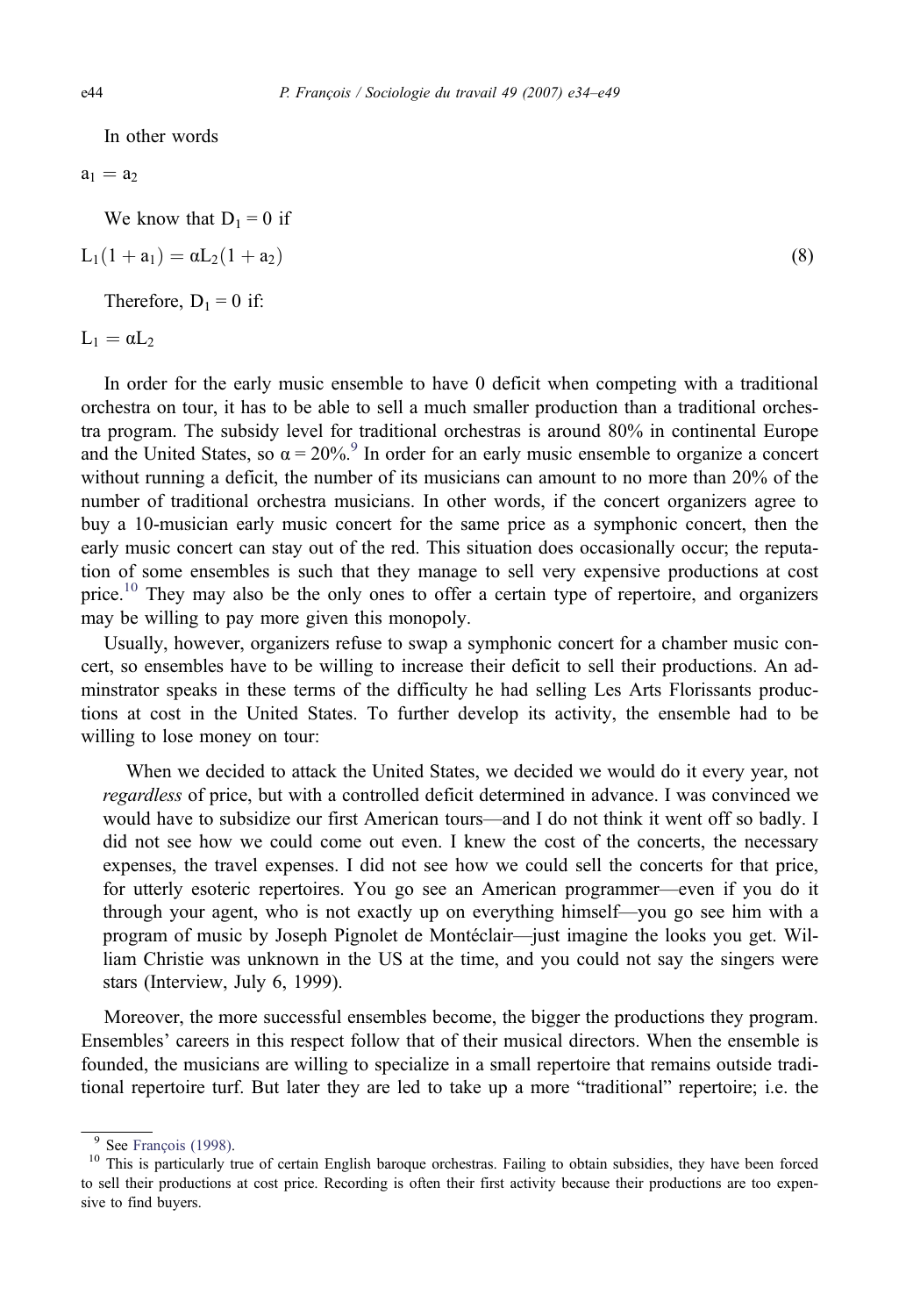classic and Romantic symphonic repertoire, and above all opera. Now they can no longer play on size effect to balance their budget, and early music concerts will necessarily be unable to pay for themselves. When traditional orchestras and early music ensembles are the same size and both are on tour, the ensembles cannot come out even. To be competitive, they have to accept a deficit. Once again, everything is played out in the competition between subsidized orchestras and newcomers to the market. This also comes through when we detail the mechanisms at work for an traditional orchestra that stays put.

4.2.3.2. Sedentary traditional orchestra. France's traditional orchestras seldom go on tour. The Plan Landowski, which instituted and now provides the funding regulations for most French traditional orchestras, also specifies their mission: they are to ensure music diffusion for a particular locale, usually either a city or région.<sup>11</sup> They do go on tour once a year, but most of their productions are performed in the same place, often in the same concert hall. Between 1996 and 1998, two-thirds of Orchestre National de France concerts took place in Paris whereas from 1988 to 1997, Les Arts Florissants performed only 13% of their concerts in the capital and 13% in Basse-Normandie, though this *région* was their main sponsor.<sup>12</sup> Staying put has implications for recouping rehearsal costs. Obviously a traditional orchestra performing its concerts in a single venue has to change its programs more often than an early music ensemble performing the same program in different cities. In general, sedentary traditional orchestras give two performances of each program they prepare, whereas early music tours comprise between 6 and 12 concerts, depending on the ensemble.<sup>13</sup> Clearly when the traditional orchestra stays put, the number of concerts it can give for one program is below that which an early music ensemble gives for the same number of rehearsals.

How can an early music ensemble come out even when it is competing with sedentary orchestras? Once again, there are two cases, depending on whether the two groups are the same or different sizes.

• Groups of the same size:

As shown,  $D_1 = 0$  if

$$
L_1(1 + a_1) = \alpha L_2(1 + a_2)
$$
\n(9)

If the early music ensemble has to offer productions that are the same size as a traditional orchestra's at the same price level—in other words, if  $L_1 = L_2$ , then Eq. (8) becomes

$$
1+a_1=\alpha(1+a_2)
$$

So it comes that

$$
\alpha=(1+a_1)/(1+a_2)
$$

<sup>&</sup>lt;sup>11</sup> Traditional musical institutions are sedentarized across Europe and in North America, meaning that the competition which French ensembles are up against takes approximately the same form in France as abroad.<br><sup>12</sup> On the Orchestre National de France see François (1999); on Les Arts Florissants, François (2004).

<sup>&</sup>lt;sup>13</sup> Between 1996 and 1998, Orchestre National programs were given an average of 1.5 times; Arts Florissants programs, an average of 5.5 times.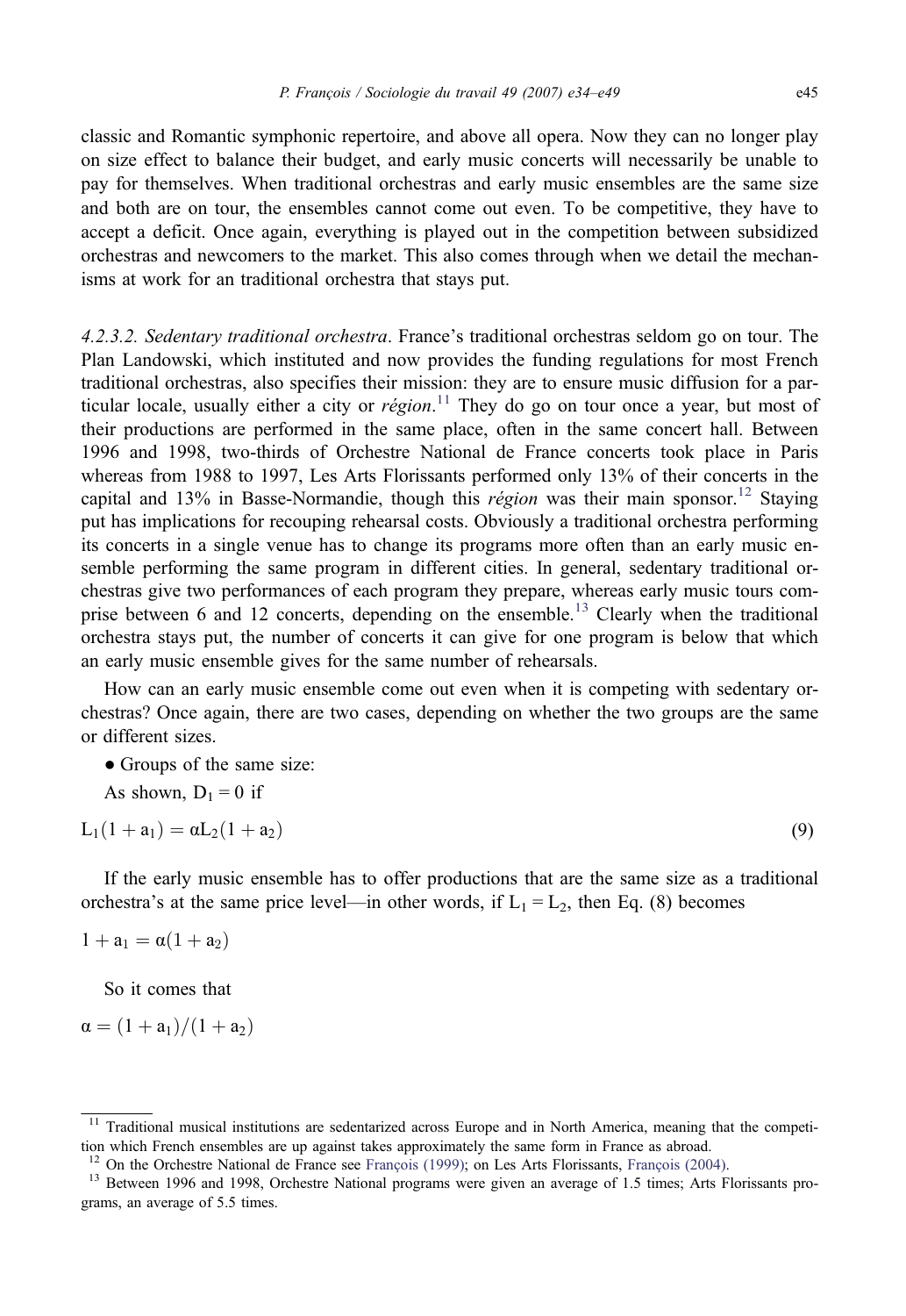It follows that

 $\beta = 1 - [(1 + a_1)/(1 + a_2)]$ 

In other words, the early music ensemble will be in the red as soon as

 $\alpha < (1 + a_1)/(1 + a_2)$ 

i.e. if

 $\beta > 1 - [(1 + a_1)/(1 + a_2)]$ 

or if

 $β > [r(c<sub>1</sub> - c<sub>2</sub>)]/[c<sub>1</sub>(c<sub>2</sub> + r)]$ 

On this basis it can be shown that ensemble deficits necessarily deepen as ensembles go professional. Obviously they have no means of affecting the level of subsidies received by traditional orchestras (b) or those orchestras' diffusion strategy  $(a_2)$ . The assumption here is also that they cannot affect orchestra size or their own size either. This means they can play on only two variables, both of which determine the value of  $a_1$ : number of rehearsals and number of concerts.

In the beginning, while they are trying to switch from amateur to professional status, ensembles have simply no means of affecting these variables. Professionalization necessarily goes along with increased rehearsal time: the desired status change implies improvement of production quality and therefore more rehearsals, though the number of concerts they will be able to sell remains uncertain given how little known they are. An organizer expresses this imperative very clearly when he explains that he cannot program "telephone concerts":

Once I said to an ensemble that I won't name, "Look, I really want to support you, we are doing a project together this year and maybe we will be able to reinvite you next year. But I really want you to work—it can not be a telephone concert you arrange just like that." The next year I say to them, "This year we can redo the concert in Geneva." So we do it in Geneva. But they are not at all the same people. The musicians have been completely reshuffled, not the same musicians at all because those ones were not available. So I went to see the person in charge and I told him "This is not what we said. What I am interested in is having a team of young French singers who work on the same repertoire together and deepen it. Doing a telephone concert where you call each other up and get together 5 days beforehand, you rehearse three times and then do the concert—I am not interested." So he says, "But they had started in on something else. You understand, they have got to make a living, and I could not hold them to it. I took musicians who were available at the same time." That's the big problem in baroque music, it has to involve sacrifices at the start, and people have to buckle down to regular, thorough work without being sure they are going to be able to sell three or four little concerts. "….That's the way the chamber music spirit works, there's ensemble stability, you really get the repertoires down and then you take them to the audience" (Interview, December 15, 1999).

Given this state of affairs, the move from amateur to professional status at first involves increasing  $a_1$ , and therefore increasing the ensemble's deficit. Once they have gotten over this first hurdle, ensembles have two possible strategies for diminishing a<sub>1</sub>. The first may be called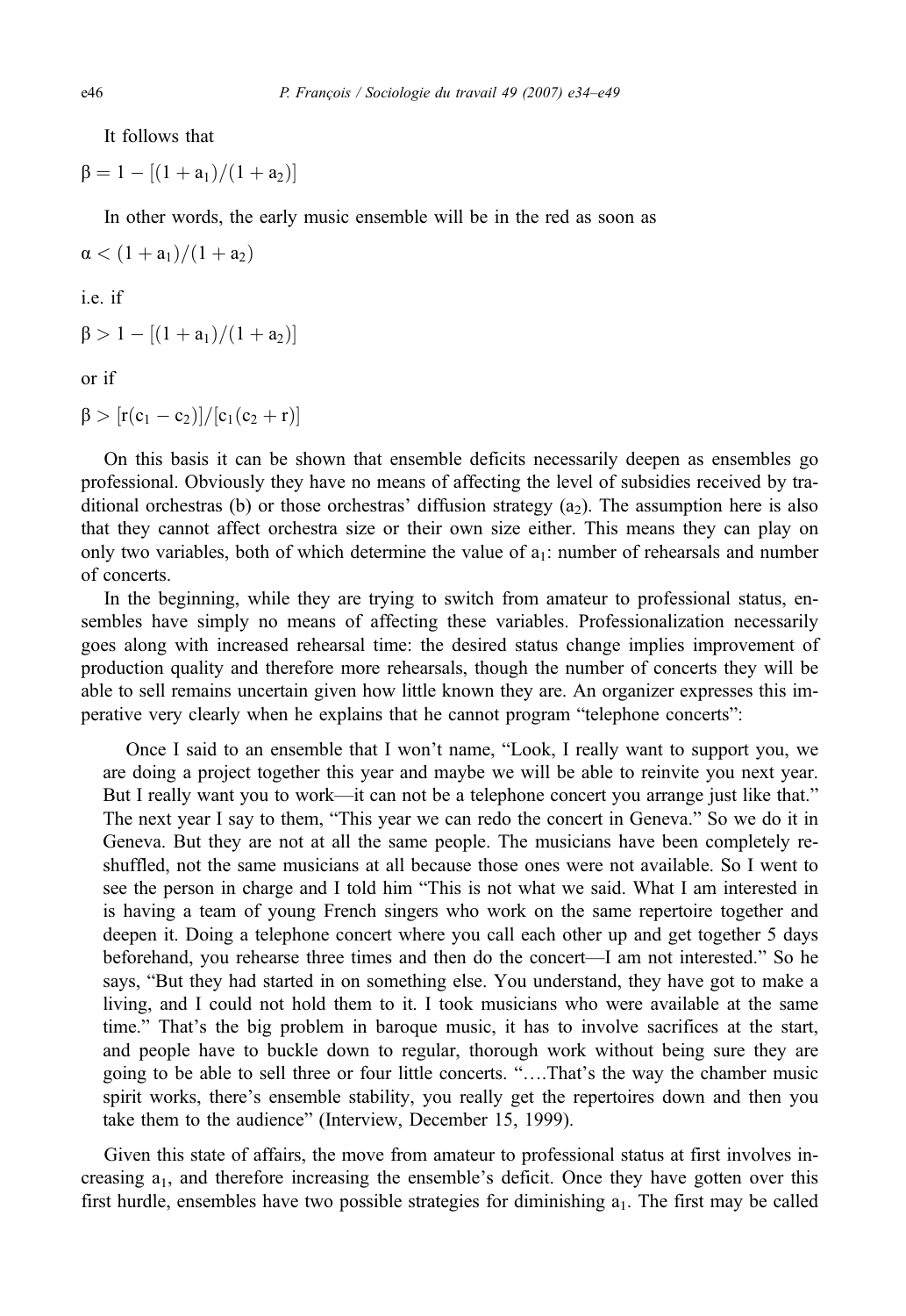a business strategy: they try to compete on price. In this case they lower the number of rehearsals, which immediately affects the value of  $a_1$ . In the medium term, however, production quality tends to fall, the ensemble sells fewer and fewer concerts, and  $a_1$ , which began by going down, starts upward again. The opposite of the business strategy is the reputation strategy, where the ensemble works to compete on the basis of quality. In this case it decides to rehearse a great deal so as to improve the quality of its concerts. At first,  $a_1$  is likely to increase and the deficit to deepen, as explained by an ensemble manager:

We rehearse a lot. This explains why we are relatively expensive, namely compared with foreign ensembles, the English in particular, who do not rehearse much. For a concert program that does not involve staging, if it's a composite program we rehearse 4 or 5 days. If it's an opera, which can last from 2 to 4 hours, that's something else again. Usually you need to do a good week's worth of work with the soloists and the continuo and 5 or 6 days with the orchestra before leaving on tour. For some Italian opera projects, where there is a great deal of recitative, there can be 10-day rehearsal periods with soloists and continuo. We often have to work with singers who do not know the repertoire at all, and you need time to teach them how to sing this music. You need to work at a slower pace than in ensembles working on a repertoire the company knows (interview, June 17, 1999).

Later perhaps, once the ensemble has established a reputation for itself, it can increase the number of concerts for each program. Then  $a_1$  decreases and the deficit can start downwards. So while an ensemble's deficit necessarily deepens as it turns professional, success over the long-term can reduce the deficit. An ensemble that is just starting out can not necessarily multiply outlets for its productions, whereas a successful ensemble is one that can set up long tours. The more renowned it is, the greater the number of organizers who will want to program it.

• Different-sized groups:

We know that  $D_1 = 0$  if

$$
L_1(1 + a_1) = \alpha L_2(1 + a_2)
$$
\n(10)

We now suppose that an organizer is willing to pay the same price for productions of different sizes (size of course varies by production seller, either an early music ensemble or a traditional orchestra). What does the ratio of early music production size to traditional orchestra production size have to be for the ensemble to come out even? From Eq. (8) it follows that

$$
L_1/L_2 = \alpha [(1 + a_2)/(1 + a_1)]
$$

We know that the subsidy level for traditional orchestras is 80%. This means that an early music ensemble that manages to program long tours for itself will be able to balance its budget if it manages to sell productions using a number of musicians amounting to 53% of traditional orchestra size. For an ensemble that only manages to perform its production six times, that production can only employ 40% of the number of musicians in a traditional orchestra if it wants to come out in the black. In other words, early music ensembles will have to offer productions half or less than half the size of a traditional orchestra's at the same price.

# 5. Conclusion

The professionalization process that early music ensembles are caught up in implies that when they turn professional they have no way to impact on two variables that, as amateurs,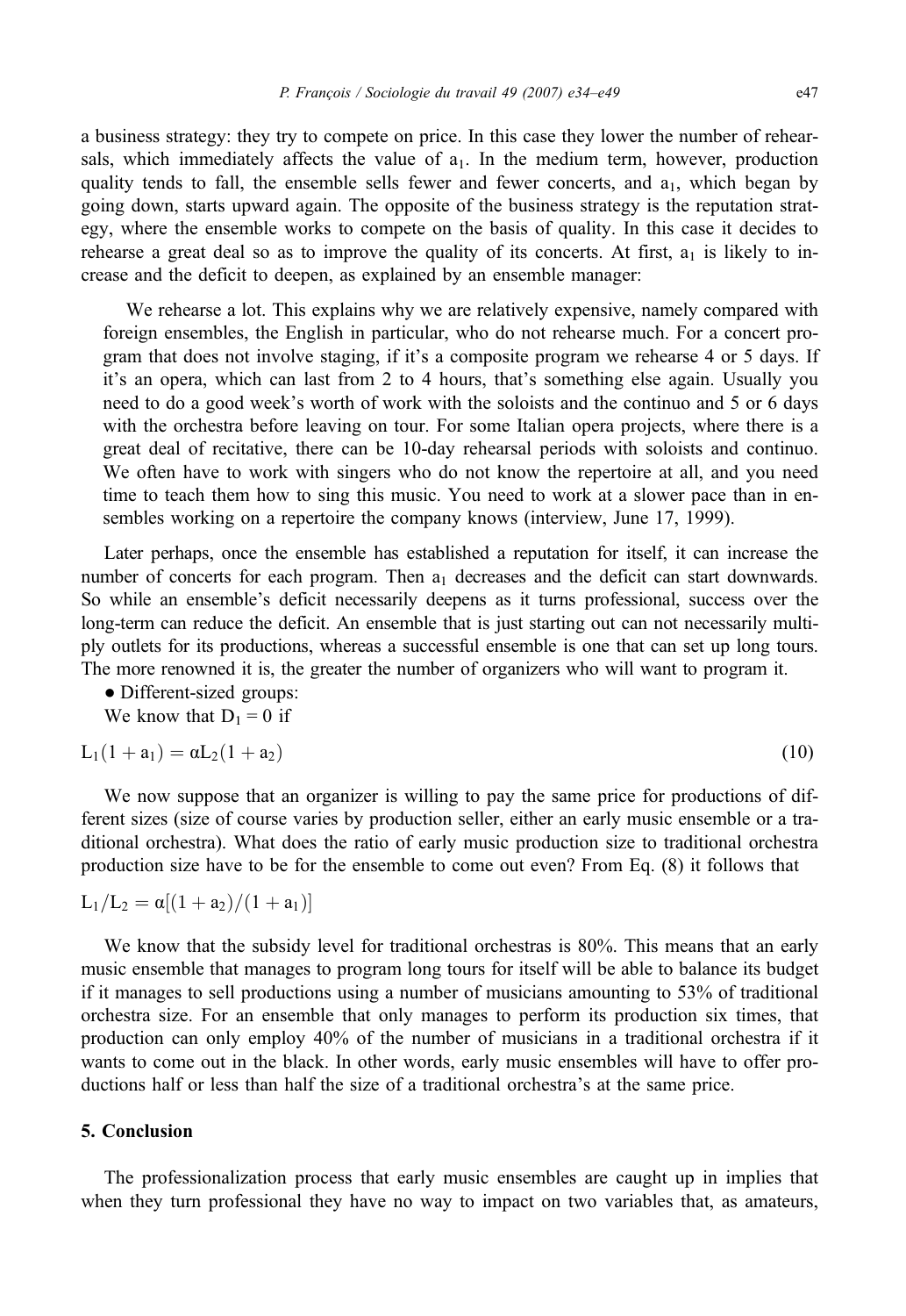they used to be able to adjust: wages paid to musicians and price they can sell their concerts for. Both these variables depend on market balances that these ensembles can affect only marginally. An assumption of the model presented here is that in competing with subsidized institutions, the ensembles can play on only two other variables: size of productions offered for sale to concert organizers, and rehearsal/concert ratio. The fact is that turning professional leads ensembles to make choices with regard to these variables that do not help them cancel their deficit. Few organizers are willing to pay the same amount for a chamber music ensemble as they would pay for a symphonic orchestra. Moreover, musical directors' careers push them to develop their ensemble via symphonic and opera productions; the ensemble therefore cannot benefit from any size effect. The rehearsal/concert ratio, meanwhile, has to be reduced as much as possible, meaning that ensemble's maneuvering room decreases proportionally with professionalization: they cannot reduce number of rehearsals without the risk of hurting production quality, and they very seldom manage to get a high number of concerts out of a single program. The model presented here, based on the particular case of early music, seems generalizable, with appropriate modifications, to performing arts domains that present the same fundamental characteristics. Early music is not the only art sector where newcomers are likely to find themselves competing with subsidized institutions on two markets simultaneously.

Baumol's model does not in itself suffice to explain the deficit dynamic. What it presents as the mechanisms (indexing of archaic-sector wages on advancing-sector wages) and the driving force (productivity differential) are not those actually at work in the situation of new market players. The mechanisms that transmit imbalance are rather the ones identified here concerning competition on the labor and concert markets. And what upsets the balance is not a long-term productivity differential but a short-term dynamic characterized by different levels of subsidies for the two segments of a single market: firmly established institutions on the one hand, newcomers on the other. Clearly the professionalization model cited here supplements more than it takes the place of Baumol's model. Though it enables us to understand how the deficit tendency is *transmitted* to newcomers, it does not answer the question of where established institutions' deficits come from. It is likely that when newcomers manage to obtain stable yearly subsidies, they find themselves in the same position as the traditional institutions were in when they began to penetrate the market; they then pass "cost disease" on to the *new* newcomers. Still, we need to understand why firmly established institutions cannot balance their budgets in such a way as to prevent deficits from happening in the first place. It is on this point that Baumol and Bowen's arguments become fully relevant once again. Artists' human capital is not related to their productivity, which is marginal, but wage level is determined proportionally to the former rather than the latter. Art performance receipts are upwardly inelastic, as much because of what characterizes demand for these goods—pronounced price elasticity as because of policy arguments in favor of maintaining the economic conditions-of-possibility for cultural democratization. In other words, economic balance for performing arts institutions is defined by a two-part mechanism: newcomers index prices and wages on those of firmly established institutions; in the long-term, these institutions' balance is affected by the upward pull of wages caused by ricochet by productivity increases in the advanced sector. These two balance-determining mechanisms (the archaic sector in relation to the advanced one, newcomers in relation to established institutions) correspond to two reasoning scales (macroeconomic and microeconomic) and two constraint transmission time-scales (long-term and shortterm).

Lastly, the state regulation/market regulation opposition on which bureaucracy theory models are based is clearly not relevant here. Bureaucratic decision-making procedures and lack of